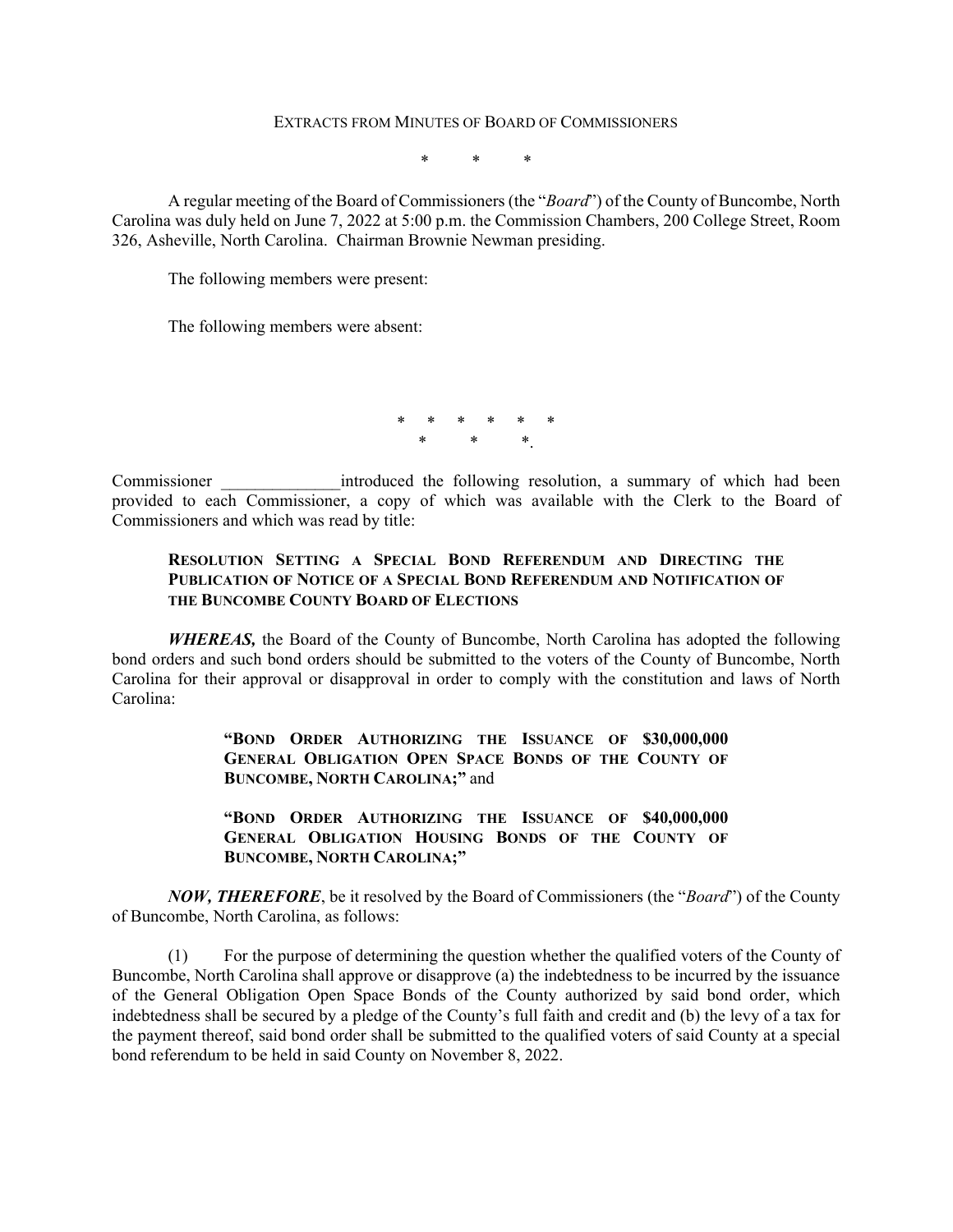(2) For the purpose of determining the question whether the qualified voters of the County of Buncombe, North Carolina shall approve or disapprove (a) the indebtedness to be incurred by the issuance of the General Obligation Housing Bonds of the County authorized by said bond order, which indebtedness shall be secured by a pledge of the County's full faith and credit and (b) the levy of a tax for the payment thereof, said bond order shall be submitted to the qualified voters of said County at a special bond referendum to be held in said County on November 8, 2022.

 (3) The Clerk to the Board of Commissioners is hereby authorized and directed to publish a notice of said referendum which shall be in substantially the form entitled **"COUNTY OF BUNCOMBE, NORTH CAROLINA NOTICE OF SPECIAL BOND REFERENDUM,"** attached hereto. Said notice of referendum shall be published at least twice. The first publication shall be not less than 14 days and the second publication shall be not less than 7 days before the last day on which voters may register for the special bond referendum.

 (4) The Buncombe County Board of Elections is hereby requested to print and distribute the necessary ballots and to provide the equipment for the holding of said referendum and to conduct and to supervise said referendum.

 (5) The ballots to be used at said referendum will indicate that it is being held on behalf of the County of Buncombe, North Carolina and will contain the following words:

"*SHALL* the order authorizing \$30,000,000 of bonds to pay the capital costs of acquisition and improvement of land or interests therein for conservation and protection of natural resources and preservation of farmland, including but not limited to, the development of greenways and trails for recreation purposes, and providing that additional taxes may be levied in an amount sufficient to pay the principal of and interest on the bonds be approved?";

with squares labeled **"YES"** and **"NO"** beneath or beside such words in which squares the voter may record his or her choice on the question presented; and

"*SHALL* the order authorizing \$40,000,000 of bonds to pay the capital costs of housing for the benefit of persons of low or moderate income, including construction of related infrastructure improvements and the acquisition of related land and rights-ofway, and providing that additional taxes may be levied in an amount sufficient to pay the principal of and interest on the bonds be approved?";

with squares labeled "YES" and "NO" beneath or beside such words in which squares the voter may record his or her choice on the question presented;

 (6) The Clerk to the Board of Commissioners shall mail or deliver a certified copy of this resolution to the Buncombe County Board of Elections within three days after this resolution is adopted.

**BE IT FURTHER RESOLVED** that this Resolution shall become effective on the date of its adoption.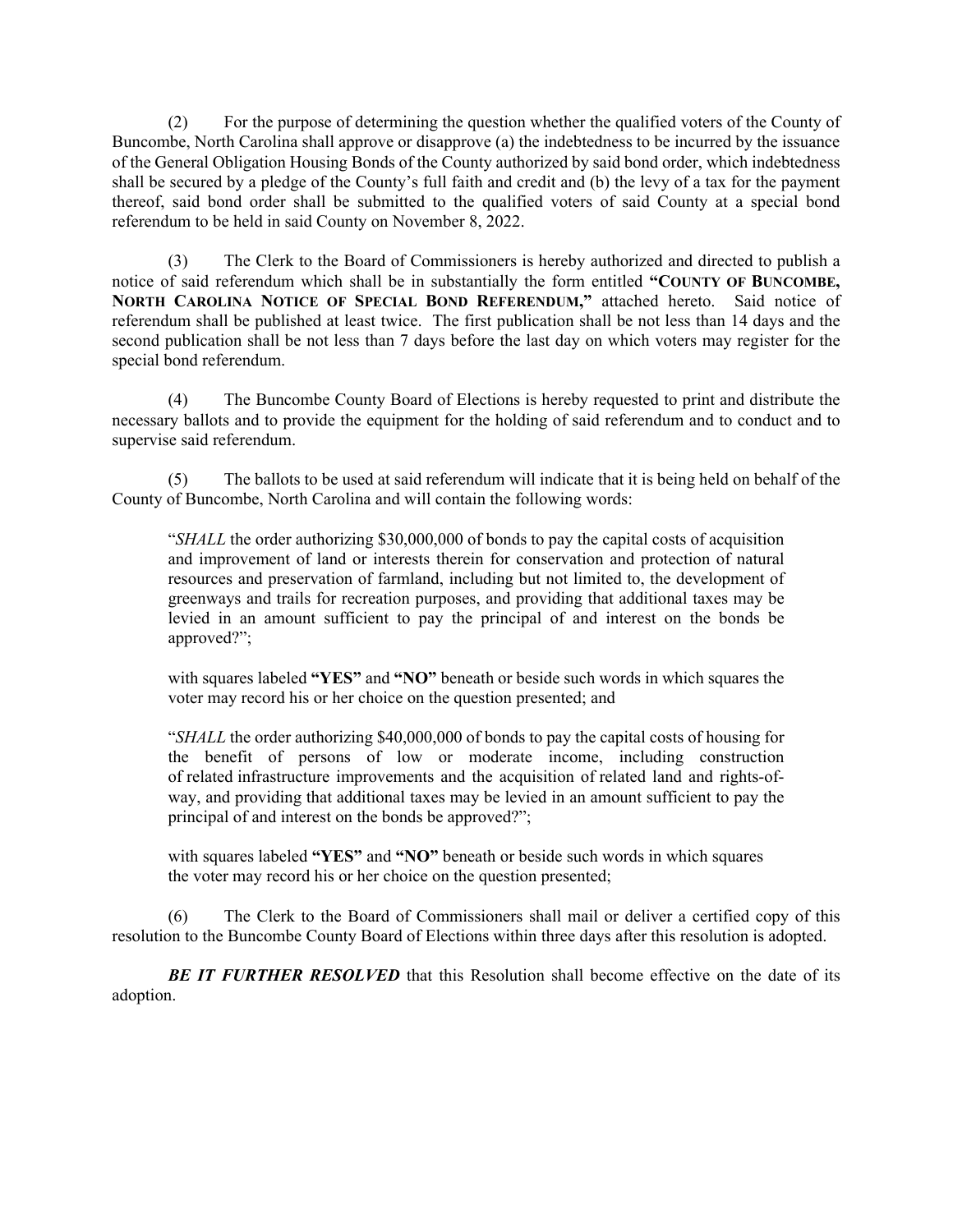# *PASSED, ADOPTED AND APPROVED* this 7th day of June, 2022.

ATTEST BOARD OF COMMISSIONERS FOR THE COUNTY OF BUNCOMBE

 $\rm\,By:$ 

Lamar Joyner, Clerk Brownie Newman, Chairman

APPROVED AS TO FORM

 $\mathcal{L}_\text{max}$ 

County Attorney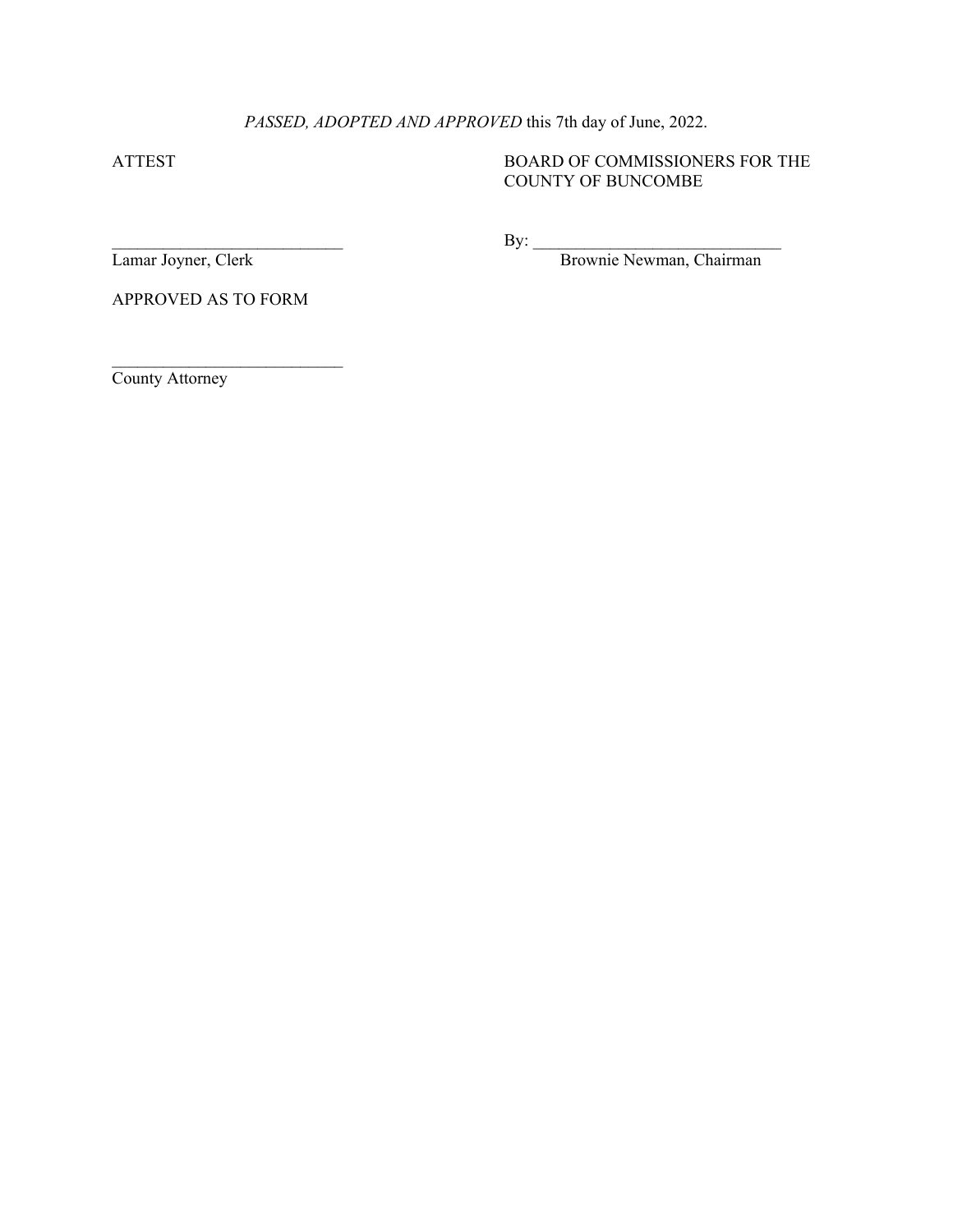| <b>STATE OF NORTH CAROLINA</b> |     |
|--------------------------------|-----|
|                                | SS: |
| COUNTY OF BUNCOMBE             |     |

I, LAMAR JOYNER, the Clerk to the Board of Commissioners of the County of Buncombe, North Carolina, *DO HEREBY CERTIFY* that the foregoing is a true and exact copy of a resolution entitled "**RESOLUTION SETTING A SPECIAL BOND REFERENDUM AND DIRECTING THE PUBLICATION OF NOTICE OF A SPECIAL BOND REFERENDUM AND NOTIFICATION OF THE BUNCOMBE COUNTY BOARD OF ELECTIONS**" adopted by the Board of Commissioners of the County of Buncombe, North Carolina, at a meeting held on the 7th day of June, 2022, as recorded in the minutes of the Board of Commissioners of the County of Buncombe, North Carolina.

WITNESS my hand and the seal of the County of Buncombe, North Carolina, this the 7<sup>th</sup> day of June, 2022.

(SEAL)

Lamar Joyner Clerk to the Board of Commissioners County of Buncombe, North Carolina